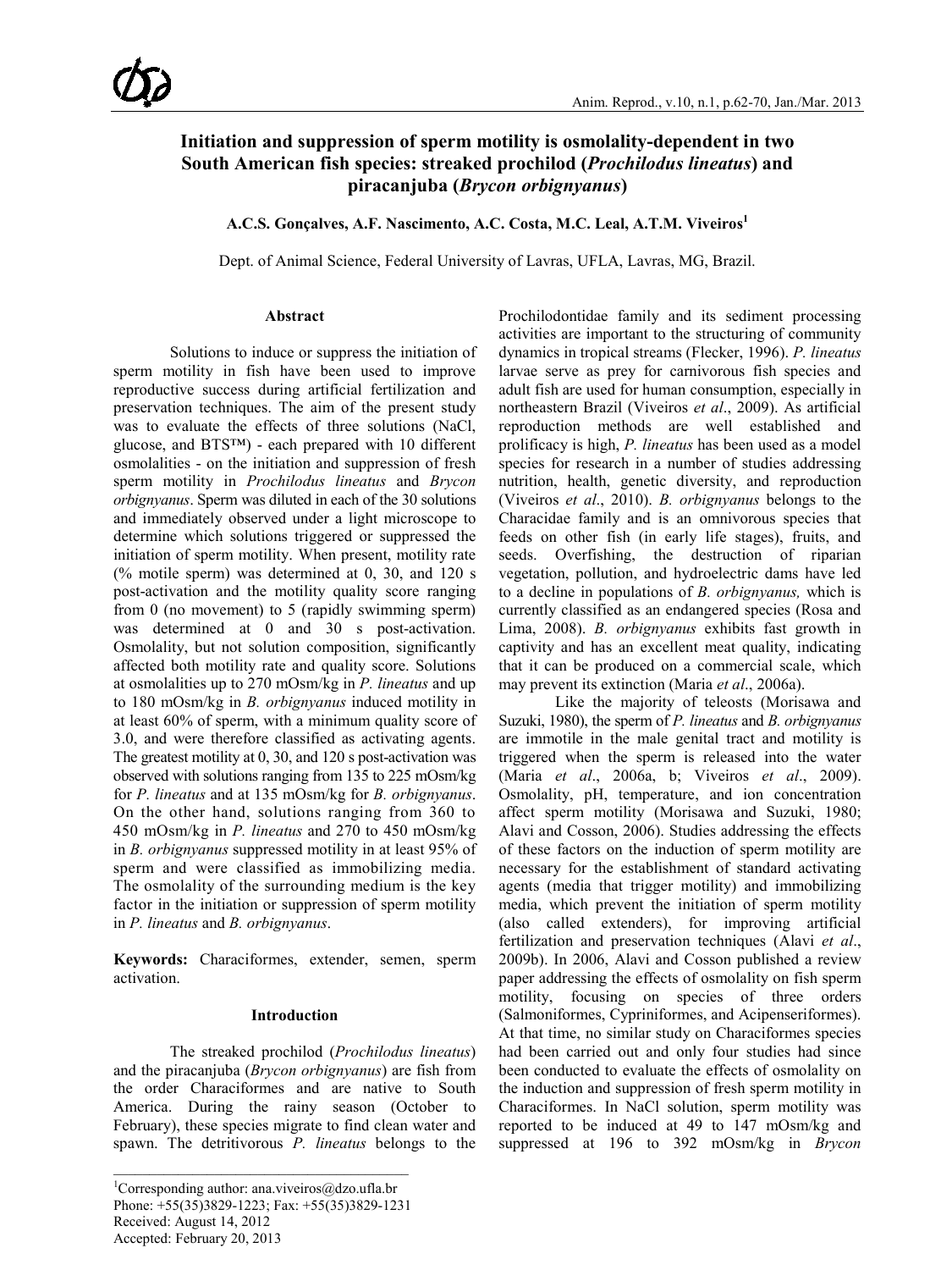*orthotaeniae* (Melo and Godinho, 2006), induced at 0 to 274 mOsm/kg and suppressed at 410 to 547 mOsm/kg in *Brycon insignis* (Shimoda *et al*., 2007), and induced at 0 to 270 mOsm/kg and suppressed at 450 mOsm/kg in *Colossoma macropomum* (Carneiro *et al*., 2012). In a glucose solution, sperm motility was reported to be induced at 62 to 310 mOsm/kg and suppressed at 410 to 620 mOsm/kg in *Prochilodus magdalenae* (Martínez *et*   $al$ , 2011). In NaHCO<sub>3</sub> solution, sperm motility was reported to be induced at 0 to 270 mOsm/kg and suppressed at 450 mOsm/kg in *C. macropomum* (Carneiro *et al*., 2012). In another study involving Characiformes, sperm from *Brycon opalinus* was diluted in NaCl and glucose solutions from 245 to 365 mOsm/kg and motility was completely suppressed only at osmolalities greater than 325 mOsm/kg, regardless of the extender composition (Orfão *et al*., 2011).

The use of 0.29% NaCl as an activating agent and 0.9% NaCl, 5% glucose, and 5% BTS™ (Beltsville Thawing Solution) as an immobilizing medium for sperm from *P. lineatus* and *B. orbignyanus* has been tested at these standard concentrations by our research group (Maria *et al*., 2006a, b; Viveiros *et al*., 2009, 2010; Orfão *et al*., 2010). Solution composition and the osmolality range in which maximum sperm motility is either triggered or suppressed, however, require further investigation. Thus, the aim of the present study was to evaluate the effects of three solutions (NaCl, glucose, and BTS™) prepared at osmolalities ranging from 45 to 450 mOsm/kg on the initiation and suppression of fresh sperm motility in *P. lineatus* and *B. orbignyanus*.

#### **Materials and Methods**

# *Fish handling and sperm collection*

All fish were handled in compliance with the guidelines for animal experimentation described by Van Zutphen *et al*. (2001). During the spawning season (December to January), *P. lineatus* males were selected from earthen ponds at the Hydrobiology and Fish Culture Station of Furnas in the city of São José da Barra (20°43'07'' S; 46°18'50'' W) and the Fish Culture Station of the Minas Gerais Power Company (CEMIG) in the city of Itutinga (21°17'36'' S; 44°37'02'' W) - both located in the state of Minas Gerais, Brazil. *B. orbignyanus* males were selected only from the Furnas Fish Culture Station. Males with detectable running sperm under soft abdominal pressure received intramuscular doses of carp pituitary extract (cPE; Argent Chemical Laboratory, Redmond, Washington, USA) using the routine method at each fish culture station. At Furnas, all males received a single dose of 3 mg cPE/kg BW and were stripped after 8.5 h (*P. lineatus*; n = 7) and 5 h (*B. orbignyanus*; n = 7) at  $25{\text -}26^{\circ}\text{C}$ . At CEMIG, *P. lineatus* males (n = 7) received two doses of cPE (0.25 and 0.75 mg/kg BW)

with a 12-h interval between injections and were stripped after 7.5 h at 27-28°C. The urogenital papilla was carefully dried and approximately 5 ml of sperm were hand stripped directly into graduated glass tubes. Sperm collection was carried out at room temperature (22-24°C). Immediately after collection, the tubes containing sperm were maintained in a cooler (9-11°C) containing dry ice foam (Polar Technics CRI Ltd., Brazil). Contamination of sperm with water, blood, feces, or urine was carefully avoided.

# *Determination of fresh sperm features*

Immediately after collection, 5 µl of each sperm sample were placed on a glass slide and observed using a light microscope (Model L1000, Bioval, Jiangbei, China) at 400X magnification. Any sperm motility observed was considered premature induction caused by urine or water contamination. All sperm samples were immotile and the motility rate (expressed as percentage of motile sperm) was subjectively estimated following the addition of 50 µl of an activating agent composed of 0.29% NaCl (~98 mOsm/kg) using the method employed in our laboratory for Characiformes species (Viveiros *et al*., 2009, 2010; Orfão *et al*., 2010). As the sticking of sperm to glass slides has not been observed in Characiformes species, the addition of BSA or any other protein in the activating agent is not necessary (Orfão *et al*., 2011). The motility quality score was assigned using an arbitrary grading system ranging from 0 (no movement) to 5 (rapidly swimming sperm), based on Viveiros *et al*. (2011). Sperm concentration was determined using a hemacytometer/Neubauer chamber (Boeco, Hamburg, Germany). The osmolality of the seminal plasma was measured (Semi-Micro Osmometer K-7400, Knauer, Berlin, Germany) after centrifugation of the sperm at 2000 x g for 30 min (MiniStar, Shanghai, China). Sperm characteristics of all samples were evaluated at room temperature  $(\sim 25^{\circ}C)$  by the same well-trained technician.

# *Solution composition and osmolality*

Thirty solutions (NaCl, glucose or  $BTS^{TM}$  – each at 10 different osmolalities ranging from 45 to 450 mOsm/kg) were prepared in 100 ml amber glass bottles, stored in a refrigerator at 6-8°C and used within 48 h. BTS™ (Beltsville Thawing Solution, Minitube™, Tiefenbach/Landshut, Germany) is a boar sperm extender composed of 79.9% glucose, 12.7% sodium citrate,  $2.7\%$  EDTA,  $2.7\%$  NaHCO<sub>3</sub>,  $1.5\%$  KCl and 0.5% gentamycin sulfate.

Sperm from each male (14 specimens of *P. lineatus* and 7 specimens of *B. orbignyanus*) was diluted at 1:10 (sperm:total volume) in each of the 30 solutions directly on a glass slide and immediately observed under a light microscope to determine which solutions would trigger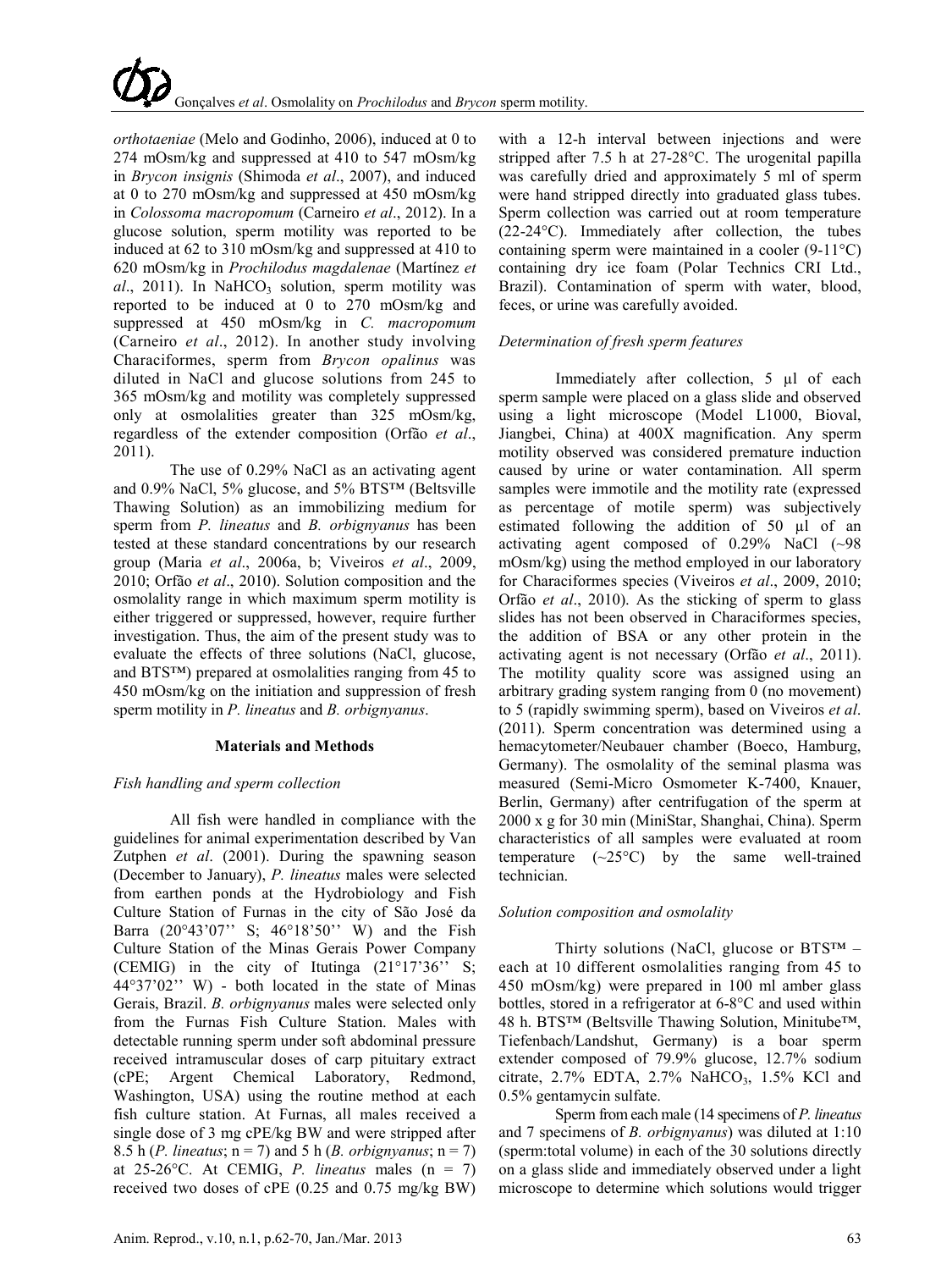or suppress the initiation of sperm motility. Motility rate, when present, was subjectively determined at 0, 30, and 120 s post-activation and expressed as the percentage of motile sperm. The motility quality score was determined on the same glass slide and evaluated at 0 and 30 s post-activation. Solutions triggering sperm motility in at least 60% of sperm with a quality score of 3 or higher were classified as activating agents, and those for which the initiation of sperm motility was suppressed in at least 95% of sperm were classified as immobilizing media.

### *Statistical analyses*

Data are expressed as mean  $\pm$  standard deviation (SD). Statistical analyses were carried out using the computational program of R Development Core Team (2010). Data that did not exhibit normal distribution were transformed using the bootstrap method (Efron and Tibshirani, 1993) with 2000 samplings for the analysis of multiple comparisons. Statistical significance was

tested using analysis of variance (ANOVA) followed by the Scott-Knott test. The level of significance for all statistical tests was set at  $5\%$  (P < 0.05).

#### **Results**

## *Fresh sperm features*

Table 1 displays the observed values for body weight, characteristics of fresh sperm and osmolality of the seminal plasma evaluated in the present study. For *P. lineatus,* mean sperm motility was similar between fish culture stations (89% motile sperm and a quality score of 4.1-4.4). However, males from the Furnas station had lower sperm concentration (19.2 x  $10^9$  sperm/ml) and greater seminal plasma osmolality (337 mOsm/kg) in comparison to those from the CEMIG station  $(26.8 \times 10^9 \text{ sperm/ml}$  and 286 mOsm/kg). *B. orbignyanus* exhibited 89% motile sperm, a quality score of 4.0, concentration of 6.0 x  $10^9$  sperm/ml and seminal plasma osmolality of 301 mOsm/kg.

Table 1. Body weight and some fresh sperm features in *Prochilodus lineatus* originated from two different fish culture stations (Furnas and CEMIG) and *Brycon orbignyanus* from the Furnas station after carp pituitary treatment (cPE).

|                                     |                                     | B. orbignyanus |                        |                                           |                                     |             |  |
|-------------------------------------|-------------------------------------|----------------|------------------------|-------------------------------------------|-------------------------------------|-------------|--|
| Features                            | Furnas<br>$(3.0 \text{ mg cPE/kg})$ |                |                        | <b>CEMIG</b><br>$(0.25 + 0.75$ mg cPE/kg) | Furnas<br>$(3.0 \text{ mg cPE/kg})$ |             |  |
|                                     | $Mean \pm SD$                       | Min-Max        | $Mean \pm SD$          | Min-Max                                   | $Mean \pm SD$                       | Min-Max     |  |
| Body weight (kg)                    | $1.4 \pm 0.4^{\circ}$               | $1.0 - 2.0$    | $1.1 \pm 0.3^{\circ}$  | $0.7 - 1.4$                               | $1.0 \pm 0.8$                       | $0.6 - 2.3$ |  |
| Motility rate (% motile sperm)      | $89 \pm 7^{\circ}$                  | $75 - 95$      | $89 \pm 4^{\circ}$     | $85 - 95$                                 | $89 \pm 5$                          | $85 - 95$   |  |
| Motility quality score $(0 - 5)$    | $4.1 \pm 0.4^{\circ}$               | $4.0 - 5.0$    | $4.4 \pm 0.5^{\circ}$  | $4.0 - 5.0$                               | $4.0 \pm 0.5$                       | $4.0 - 5.0$ |  |
| Concentration (sperm $x 10^9$ /ml)  | $19.2 \pm 2.9^b$                    | $15.1 - 23.9$  | $26.8 \pm 2.7^{\circ}$ | $23.1 - 28.9$                             | $6.0 \pm 2.4$                       | $2.7 - 8.9$ |  |
| Seminal plasma osmolality (mOsm/kg) | $337 \pm 8^{\circ}$                 | $328 - 346$    | $286 \pm 7^{\rm b}$    | $276 - 291$                               | $301 \pm 11$                        | $289 - 313$ |  |

<sup>1</sup>The motility quality score was assigned using an arbitrary grading system ranging from 0 (no movement) to 5 (rapidly swimming sperm).

<sup>a,b</sup>Means within the same row for *P. lineatus* followed by different superscript letters are significantly different ( $P < 0.05$ ; Scott-Knott test).

# *Solution composition and osmolality*

Osmolality, but not solution composition, significantly affected sperm motility (both rate and quality score) in both species. In *P. lineatus*, solutions with osmolalities up to 270 mOsm/kg induced motility ranging from 65 to 95% motile sperm and a quality score of 3.9 to 4.9, and were therefore classified as activating agents. The only exception was BTS™ at 270 mOsm/kg, in which motility was triggered in only 54% of sperm in males from the CEMIG station; however this value did not differ significantly from the

motility triggered in NaCl or glucose solutions at the same osmolality. Greater  $(P < 0.05)$  motility rates were observed when sperm was diluted in solutions within 135 and 225 mOsm/kg among individuals from both the Furnas (87-94% motile sperm; quality score of 4.3-4.7) and CEMIG (77-95% motile sperm; quality score of 4.1-4.9) stations, regardless of the solution composition. At 270 and 315 mOsm/kg, considerable variation in motility rate was observed among individuals, as evidenced by the large standard deviations in these samples. Solutions at 360 mOsm/kg or above suppressed motility in at least 95% of sperm and were therefore classified as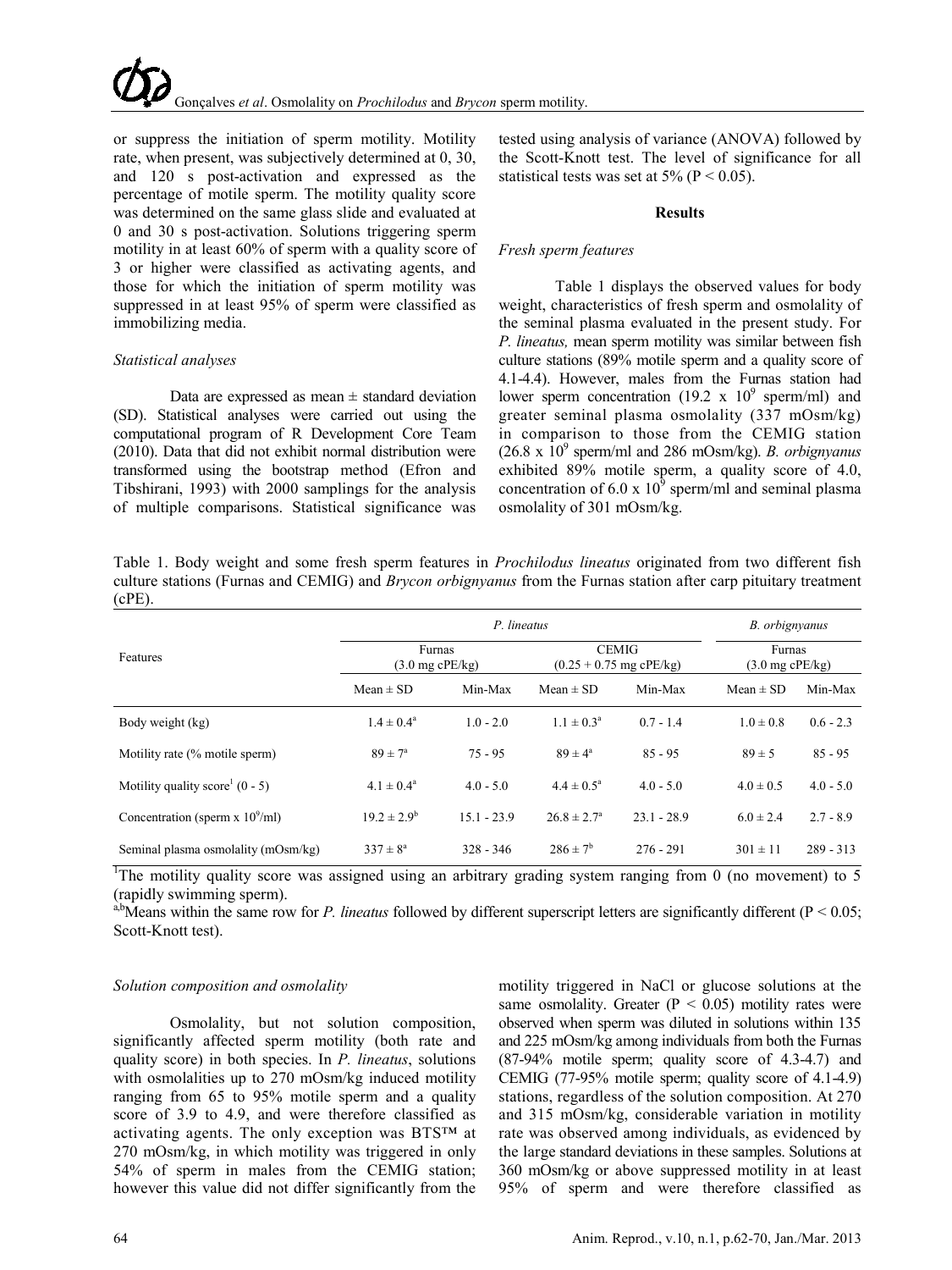

immobilizing media for *P. lineatus* (Table 2).

In *B. orbignyanus*, solutions at osmolalities up to 180 mOsm/kg induced motility ranging from 71 to 91% motile sperm and a quality score of 4.0 to 5.0, and were therefore classified as activating agents. The greatest motility (89-91% motile sperm; quality score of 4.7-5.0) was found when sperm was diluted at 135 mOsm/kg,

regardless of the solution composition. At 225 mOsm/kg, considerable variation in motility rate was observed among individuals, as evidenced by the large standard deviations in these samples. Solutions at 270 mOsm/kg or above suppressed motility in at least 95% of sperm and were therefore classified as immobilizing media for *B. orbignyanus* (Table 2).

Table 2. Motility rate (expressed as percentage of motile sperm) in sperm from *Prochilodus lineatus* (n = 14 males) and *Brycon orbignyanus* (n = 7 males) diluted in three different solution compositions (NaCl, glucose and BTS™) at osmolalities ranging from 45 to 450 mOsm/kg and observed immediately under a light microscope. *P. lineatus* males originated from two different fish culture stations (Furnas and CEMIG) and *B. orbignyanus* males originated only from the Furnas station.

|            | P. lineatus (Furnas) |             |              | P. lineatus (CEMIG) |             |             |              | <i>B. orbignyanus</i> (Furnas) |             |             |              |             |
|------------|----------------------|-------------|--------------|---------------------|-------------|-------------|--------------|--------------------------------|-------------|-------------|--------------|-------------|
| Osmolality | NaCl                 | Glucose     | <b>BTSTM</b> | Mean                | NaCl        | Glucose     | <b>BTSTM</b> | Mean                           | NaCl        | Glucose     | <b>BTSTM</b> | Mean        |
| 45         | $79 \pm 13$          | $83 \pm 12$ | $80 \pm 9$   | $80 \pm 11$         | $74 \pm 7$  | $80 \pm 8$  | $73 \pm 10$  | $76 \pm 9$                     | $71 \pm 6$  | $73 \pm 6$  | $71 \pm 6$   | $72 \pm 5$  |
| 90         | $86 \pm 9$           | $89 \pm 10$ | $86 \pm 9$   | $87 \pm 9$          | $78 \pm 3$  | $81 \pm 5$  | $77 \pm 6$   | $79 \pm 5$                     | $78 \pm 4$  | $82 \pm 6$  | $79 \pm 4$   | $80 \pm 5$  |
| 135        | $88 \pm 5$           | $91 \pm 6$  | $91 \pm 6$   | $90 \pm 6$          | $82 \pm 4$  | $90 \pm 5$  | $82 \pm 4$   | $85 \pm 6$                     | $89 \pm 7$  | $91 \pm 4$  | $89 \pm 6$   | $90 \pm 5$  |
| 180        | $92 \pm 4$           | $94 \pm 6$  | $94 \pm 6$   | $93 \pm 5$          | $89 \pm 5$  | $95 \pm 3$  | $89 \pm 5$   | $91 \pm 5$                     | $79 \pm 6$  | $81 \pm 7$  | $80 \pm 5$   | $80 \pm 6$  |
| 225        | $89 \pm 6$           | $91 \pm 6$  | $87 \pm 8$   | $89 \pm 6$          | $81 \pm 9$  | $90 \pm 4$  | $77 \pm 10$  | $83 \pm 9$                     | $46 \pm 16$ | $54 \pm 16$ | $51 \pm 11$  | $50 \pm 14$ |
| 270        | $79 \pm 10$          | $80 \pm 14$ | $79 \pm 6$   | $79 \pm 10$         | $65 \pm 16$ | $76 \pm 11$ | $54 \pm 20$  | $65 \pm 18$                    | $1 \pm 1$   | $2 \pm 2$   | $4 \pm 4$    | $3 \pm 3$   |
| 315        | $56 \pm 16$          | $44 \pm 21$ | $31 \pm 17$  | $43 \pm 20$         | $22 \pm 8$  | $31 \pm 12$ | $14 \pm 10$  | $22 \pm 12$                    | $0\pm 0$    | $0\pm 0$    | $0\pm 0$     | $0\pm 0$    |
| 360        | $2 \pm 4$            | $2 \pm 4$   | $0 \pm 1$    | $2 \pm 3$           | $4 \pm 6$   | $1 \pm 2$   | $0 \pm 1$    | $2 \pm 4$                      | $0\pm 0$    | $0\pm 0$    | $0\pm 0$     | $0\pm 0$    |
| 405        | $0\pm 0$             | $0\pm 0$    | $0\pm 0$     | $0\pm 0$            | $0\pm 0$    | $0\pm 0$    | $0\pm 0$     | $0\pm 0$                       | $0\pm 0$    | $0\pm 0$    | $0\pm 0$     | $0\pm 0$    |
| 450        | $0\pm 0$             | $0\pm 0$    | $0\pm 0$     | $0\pm 0$            | $0\pm 0$    | $0\pm 0$    | $0\pm 0$     | $0\pm 0$                       | $0\pm 0$    | $0\pm 0$    | $0\pm 0$     | $0\pm 0$    |

Within a given osmolality and fish species, solution composition did not affect sperm motility ( $P > 0.05$ ). Beltsville Thawing Solution, Minitube<sup>™</sup> (79.9% glucose, 12.7% sodium citrate, 2.7% EDTA, 2.7% NaHCO<sub>3</sub>, 1.5% KCl and 0.5% gentamycin sulfate).

To track the decrease in sperm motility after activation, the motility rate was evaluated for 120 s and the motility quality score was evaluated for 30 s in each of the solutions classified as activating agents (45 to 270 mOsm/kg for *P. lineatus*; 45 to 180 mOsm/kg for *B. orbignyanus*). As data on *P. lineatus* males from both the Furnas and CEMIG stations and the three solution compositions within a given osmolality were similar, the data were pooled per fish species and osmolality. In *P. lineatus*, motility significantly decreased from a mean of 72-92% to 8-51% motile sperm during the 120 s analysis and the quality score decreased from 4.1-4.7 to 2.5-3.7 during the 30 s

analysis. In general, motility (rate and quality score) was greater when sperm was diluted in solutions at 135, 180, and 225 mOsm/kg in comparison to solutions at 45, 90, and 270 mOsm/kg, regardless of the observation time (Fig. 1).

In *B. orbignyanus*, motility significantly decreased from a mean of 72-90% to 1-32% motile sperm during the 120 s analysis and the quality score decreased from 4.0-4.9 to 2.3-3.3 during the 30 s analysis. In general, motility (rate and quality score) was greater when sperm was diluted in solutions at 135 mOsm/kg in comparison to solutions at 45, 90, and 180 mOsm/kg, regardless of the observation time (Fig. 2).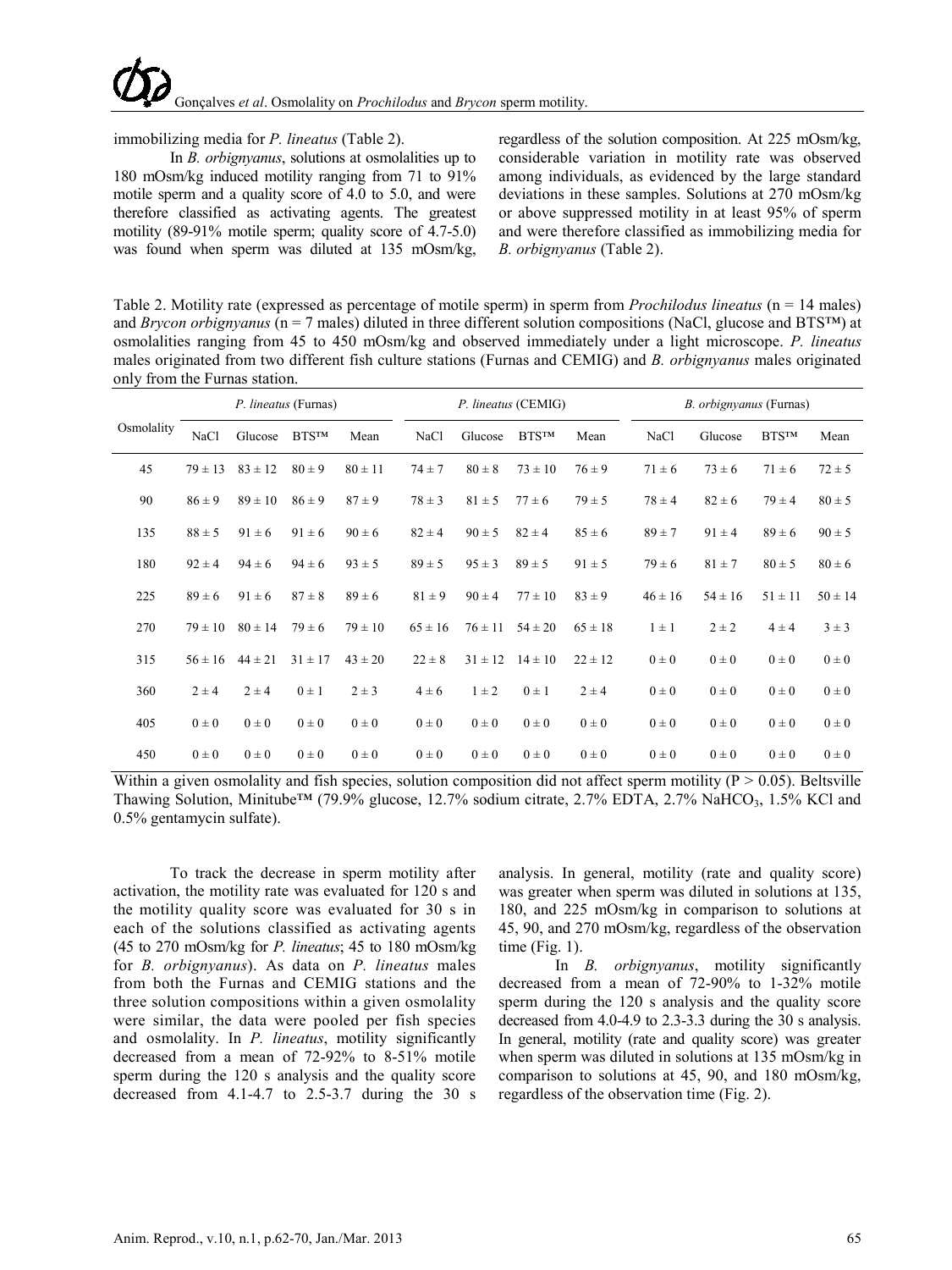

Figure 1. Motility rate (A) and quality score (B) for sperm from *Prochilodus lineatus* (n = 14) diluted in activating agents at osmolalities ranging from 45 to 270 mOsm/kg. Motility rate was determined at 0, 30, and 120 s postactivation, while quality score was determined at 0 and 30 s post-activation. Motility quality score was assigned using an arbitrary grading system ranging from 0 (no movement) to 5 (rapidly swimming sperm). Sperm was diluted in three different solution compositions (NaCl, glucose, and BTS™). Because there was no effect of composition on motility rate or quality score, data were pooled. \* Means followed by an asterisk on each line were significantly higher than the others ( $P < 0.05$ ; Scott-Knott test).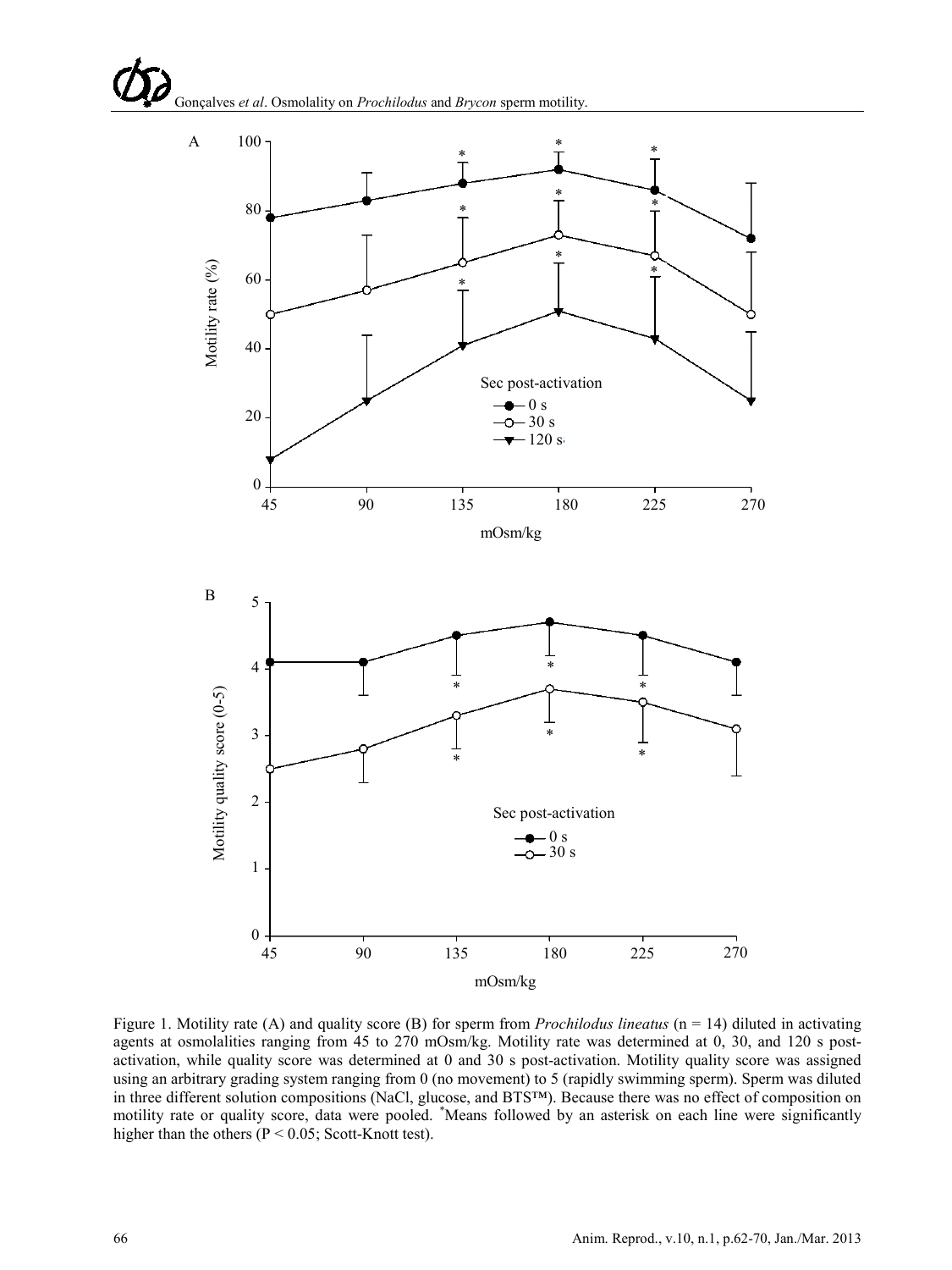

Figure 2. Motility rate (A) and quality score (B) for sperm from *Brycon orbignyanus* (n = 7) diluted in activating agents at osmolalities ranging from 45 to 180 mOsm/kg. Motility rate was determined at 0, 30, and 120 s postactivation, while quality score was determined at 0 and 30 s post-activation. Motility quality score was assigned using an arbitrary grading system ranging from 0 (no movement) to 5 (rapidly swimming sperm). Sperm was diluted in three different solution compositions (NaCl, glucose, and BTS™). Because there was no effect of composition on motility rate or quality score, data were pooled. \* Means followed by an asterisk on each line were significantly higher than the others ( $P < 0.05$ ; Scott-Knott test).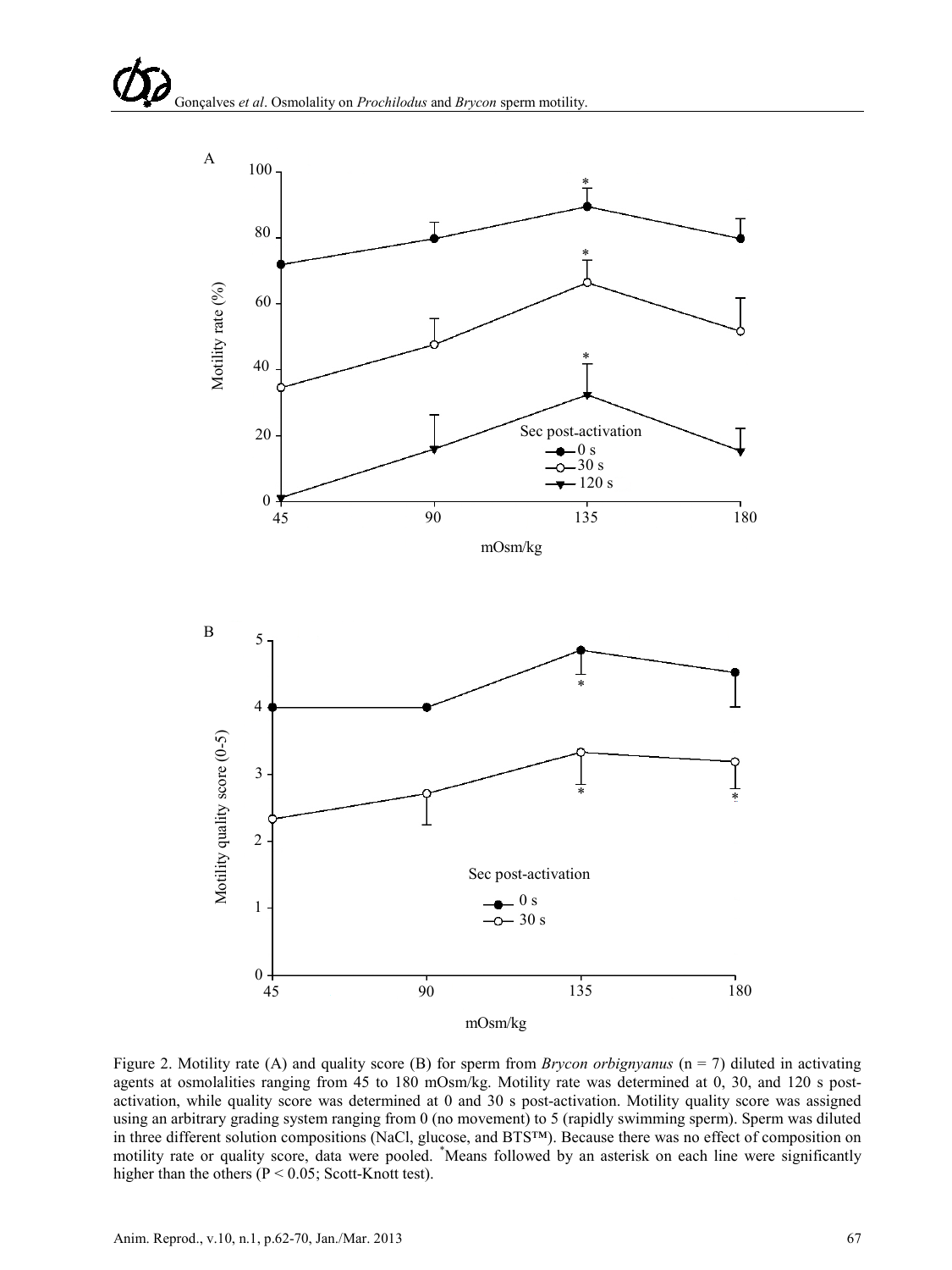#### **Discussion**

The present study evaluated the effects of solutions with different compositions and osmolalities on fresh sperm motility and other features in *P. lineatus* and *B. orbignyanus*. The initial sperm quality for the specimens of *P. lineatus* and *B. orbignyanus* analyzed in this study were all within the range previously reported for both species following carp pituitary treatment (Viveiros and Godinho, 2009; Godinho and Viveiros, 2011). Improved knowledge of sperm quality is necessary for the evaluation of sperm quality in commercial hatcheries prior to artificial reproduction as well as in experiments carried out under laboratory conditions (Viveiros and Godinho, 2009; Orfão *et al*., 2011).

The composition of the solution exerted no effect on the initiation or suppression of sperm motility in the *P. lineatus* and *B. orbignyanus* specimens. The media tested herein were a simple ionic solution (NaCl), a simple sugar solution (glucose), and a more complex solution containing both ions and sugar (BTS™). Likewise, solution composition was not found to affect the initiation or suppression of sperm motility in a previous study carried out by our research group using the same fish species (Nascimento *et al*., 2012) or in other studies with Characiformes species such as *B. opalinus* (Orfão *et al*., 2011) and *C. macropomum* (Carneiro *et al*., 2012), and species from other orders, such as *Barbus barbus* (Alavi *et al*., 2009a), *Vimba vimba* (Alavi *et al*., 2010), and *Esox lucius* (Alavi *et al*., 2009b; Table 3).

Table 3. Reported seminal plasma osmolality and solutions considered as sperm activating agents and immobilizing media for some fish species.

| Order<br>(Family)  | Species            | Seminal plasma<br>(mOsm/kg) | Solution<br>composition    | Activating<br>agent <sup>1</sup><br>(mOsm/kg) | Immobilizing<br>median <sup>2</sup><br>(mOsm/kg) | Reference                 |  |
|--------------------|--------------------|-----------------------------|----------------------------|-----------------------------------------------|--------------------------------------------------|---------------------------|--|
| Characiformes      | <b>B.</b> insignis |                             | <b>NaCl</b>                | $0 - 274$                                     | $410 - 547$                                      | Shimoda et al., 2007      |  |
| (Characidae)       | B. opalinus        | $297 - 340$                 | <b>NaCl</b>                | 245                                           | $325 - 365$                                      | Orfão et al., 2011        |  |
|                    |                    | 297 - 340                   | Glucose                    | 245                                           | $325 - 365$                                      | Orfão et al., 2011        |  |
|                    | B. orbignyanus     | $289 - 313$                 | <b>NaCl</b>                | $45 - 180$                                    | $270 - 450$                                      | Present study             |  |
|                    |                    | $289 - 313$                 | Glucose                    | $45 - 180$                                    | $270 - 450$                                      | Present study             |  |
|                    |                    | $289 - 313$                 | BTSTM*                     | $45 - 180$                                    | $270 - 450$                                      | Present study             |  |
|                    |                    | 300                         | Glucose                    |                                               | $315 - 360$                                      | Nascimento et al., 2012   |  |
|                    |                    | 300                         | $\text{BTS}^{\text{TM}^*}$ | $\overline{a}$                                | 360                                              | Nascimento et al., 2012   |  |
|                    | B. orthotaeniae    |                             | NaCl                       | $-49 - 147$                                   | $~196 - 392$                                     | Melo and Godinho, 2006    |  |
|                    |                    |                             | NaCl                       | $0 - 270$                                     | 450                                              | Carneiro et al., 2012     |  |
|                    | C. macropomum      | --                          | NaHCO <sub>3</sub>         | $0 - 270$                                     | 450                                              | Carneiro et al., 2012     |  |
| Characiformes      | P. lineatus        | $276 - 346$                 | <b>NaCl</b>                | $45 - 270$                                    | $360 - 450$                                      | Present study             |  |
| (Prochilodontidae) |                    | $276 - 346$                 | Glucose                    | $45 - 270$                                    | $360 - 450$                                      | Present study             |  |
|                    |                    | $276 - 346$                 | $BTS^{TM^*}$               | $45 - 270$                                    | $360 - 450$                                      | Present study             |  |
|                    |                    | 306                         | Glucose                    | --                                            | $315 - 360$                                      | Nascimento et al., 2012   |  |
|                    |                    | 306                         | $\text{BTS}^{\text{TM}^*}$ | --                                            | $315 - 360$                                      | Nascimento et al., 2012   |  |
|                    | P. magdalenae      | $250 - 300$                 | Glucose                    | $62 - 310^{\circ}$                            | $410 - 620^{\circ}$                              | Martínez et al., 2011     |  |
| Cypriniformes      | B. barbus          | $249 - 294$                 | <b>NaCl</b>                | $3 - 230^{\rm V}$                             | 350 <sup>V</sup>                                 | Alavi et al., 2009b       |  |
| (Cyprinidae)       |                    | 249 - 294                   | KCl                        | $3 - 215^V$                                   | $345^V$                                          | Alavi et al., 2009b       |  |
|                    |                    | 249 - 294                   | Sucrose                    | $4 - 210^V$                                   | 330 <sup>V</sup>                                 | Alavi et al., 2009b       |  |
|                    | V. vimba           | $236 - 318$                 | NaCl                       | $30 - 240^{\circ}$                            | $285^{\rm V}$                                    | Alavi et al., 2010        |  |
|                    |                    | $236 - 318$                 | KCl                        | $50 - 240^{\circ}$                            | $290^V$                                          | Alavi et al., 2010        |  |
|                    |                    | $236 - 318$                 | Sucrose                    | $30 - 210^V$                                  | 300 <sup>V</sup>                                 | Alavi et al., 2010        |  |
| Esociformes        | E. lucius          | $228 - 350$                 | NaCl                       | $0 - 300^{\rm V}$                             | $375^V$                                          | Alavi et al., 2009a       |  |
| (Esocidae)         |                    | $228 - 350$                 | Sucrose                    | $0 - 235^V$                                   | $375^V$                                          | Alavi et al., 2009a       |  |
|                    |                    | $228 - 350$                 | Mannitol                   | $0$ - $235^{\rm V}$                           | 400 <sup>V</sup>                                 | Alavi et al., 2009a       |  |
| Perciformes        | P. fluviatilis     | 298                         | Glucose                    | $90 - 260^{\circ}$                            | $\overline{a}$                                   | Boryshpolets et al., 2009 |  |
| (Percidae)         |                    |                             |                            |                                               |                                                  |                           |  |

<sup>1</sup>Solutions were classified as activating agents when motility was triggered in at least 60% of sperm. <sup>2</sup>Solutions were classified as immobilizing media when motility was suppressed in at least 95% of sperm. \* Beltsville Thawing Solution, Minitube<sup>™</sup> (79.9% glucose, 12.7% sodium citrate, 2.7% EDTA, 2.7% NaHCO<sub>3</sub>, 1.5% KCl, and 0.5% gentamycin sulfate). Motility was always evaluated subjectively unless stated otherwise (Computer-assisted sperm analysis, <sup>V</sup> video-recorded frames).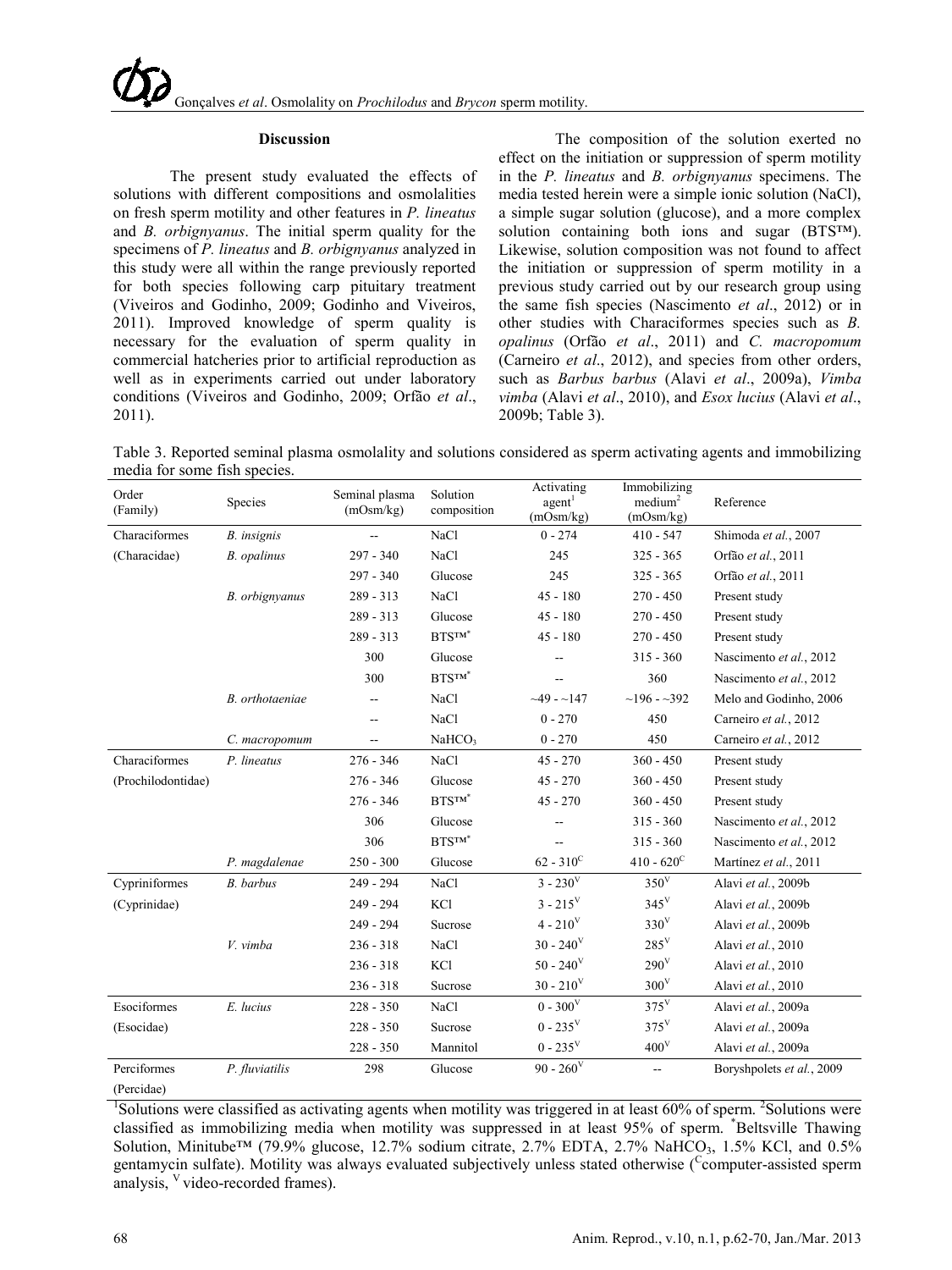In the present study, all solutions at osmolalities within the range of 45 to 270 mOsm/kg and 45 to 180 mOsm/kg for *P. lineatus* and *B. orbignyanus*, respectively, induced motility in at least 60% of sperm and were therefore classified as activating agents. These activating agents were all hyposmotic in comparison to the seminal plasma of the males used in this study (276 to 346 mOsm/kg in *P. lineatus* and 289 to 313 mOsm/kg in *B. orbignyanus*). The results demonstrated that motility is triggered by hyposmotic solutions in both *P. lineatus* and *B. orbignyanus,* regardless of the solution composition. A number of studies have reported the triggering of fresh sperm motility in Characiformes species by solutions at osmolalities up to 270-310 mOsm/kg in species of the Prochilodontidae family and up to 147-274 mOsm/kg in species of the Characidae family (Table 3). In similar studies with fish species of other orders, sperm motility has been triggered in solutions at osmolalities up to 210-240 mOsm/kg in Cypriniformes, up to 235- 300 mOsm/kg in Esociformes, and up to 260 mOsm/kg in Perciformes (Table 3). Rapid, acute changes in environmental osmotic pressure may be differentially involved in the activation mechanisms of fish sperm motility. Under natural spawning conditions, the rapid change in the osmolality of the surrounding medium is one of the triggers for the activation fish sperm motility (Bondarenko *et al*., 2013).

To track the decrease in motility following activation, the motility rate was evaluated for 120 s and the motility quality score was evaluated for 30 s. In *P. lineatus*, only samples diluted in solutions within the range of 135 and 225 mOsm/kg exhibited greater than 40% motile sperm after 120 s and had a motility quality score above 3.0 after 30 s. In *B. orbignyanus*, only samples diluted in solutions at 135 mOsm/kg exhibited greater than 30% motile sperm after 120 s and had a motility quality score above 3.0 after 30 s. In both species, motility decreased faster at the lowest osmolality tested (45 mOsm/kg). Similarly, motility was reported to decrease faster when activated in solutions within the range of 0 and 100 mOsm/kg in comparison to the range of 140 to 270 mOsm/k in *C. macropomum* (Carneiro *et al*., 2012), and when activated in distilled water in comparison to solutions within the range of 200 to 230 mOsm/kg in *E. lucius* (Alavi *et al*., 2009b). Moreover, the exposure of sperm to distilled water led to different types of flagellum damage following sperm activation in *E. lucius*, such as cytoplasmic blebs along the length of the flagellum and a curling structure at the tip of the flagellum (Alavi *et al*., 2009b). It has also been reported that the ATP content at the end of motility was very low following carp sperm activation at lower osmolalities in comparison to higher osmolalities (Billard *et al*., 1995). It is possible that the *P. lineatus* and *B. orbignyanus* sperm activated in solutions with lower osmolalities were affected by some kind of flagellum damage induced by a large water influx,

In the present study, motility was suppressed in at least 95% of sperm when the osmolality of the surrounding medium ranged from 360 to 450 mOsm/kg and 270 to 450 mOsm/kg for *P. lineatus* and *B. orbignyanus*, respectively. Solutions within these osmolality ranges can therefore be used as immobilizing media (extenders) for the conservation of sperm from these species. A number of studies found that fresh sperm motility was suppressed in solutions at or above 315 mOsm/kg in species of the Prochilodontidae family and at or above ~196 mOsm/kg in species of the Characidae family (Table 3). In similar studies with fish species of other orders, sperm motility was suppressed in solutions at or above 285 mOsm/kg in Cypriniformes and at or above 375 mOsm/kg in Esociformes (Table 3).

In conclusion, the initiation and suppression of sperm motility is osmolality-dependent in *P. lineatus* and *B. orbignyanus*. To trigger motility in the highest number of sperm, activating agents should be within the range of 135 to 225 mOsm/kg for *P. lineatus* and at 135 mOsm/kg for *B. orbignyanus*. Moreover, immobilizing media should be at least 360 mOsm/kg for *P. lineatus* and at least 270 mOsm/kg for *B. orbignyanus* to maintain the sperm during storage.

# **Acknowledgments**

This study received funding from the Brazilian fostering agencies CNPq (grant PQ 302434/2011-9 to A.T.M.V.; grant 554950/2009-0 to A.C.S.G.; project 471393/2011-8), ANEEL P&D Furnas (017965), and FAPEMIG (PPM CVZ 00129-11; grant CVZ BPD 00216-11 to M.C.L.). The authors thank the undergraduate student M. Hamaue (UFLA), the biologists D.M. Ribeiro and M.B. Goulart (Furnas) and the staff members F.H. Siqueira, G.A. Azarias, and J.M. Silva (CEMIG, Itutinga Unit) for assistance during the experiments.

# **References**

**Alavi SMH, Cosson J**. 2006. Sperm motility in fishes. (II) Effects of ions and osmolality: a review. *Cell Biol Int*, 30:1-14.

**Alavi SMH, Rodina M, Policar T, Linhart O**. 2009a. Relationship between semen characteristics and body size in *Barbus barbus* L. (Teleostei: Cyprinidae) and effects of ions and osmolality on sperm motility. *Comp Biochem Physiol A*, 153:430-437.

**Alavi SMH, Rodina M, Viveiros ATM, Cosson J, Gela D, Boryshpolets S, Linhart O**. 2009b. Effects of osmolality on sperm morphology, motility and flagellar wave parameters in Northern pike (*Esox lucius* L.). *Theriogenology*, 72:32-43.

**Alavi SMH, Kozak P, Hatef A, Hamackova J,**